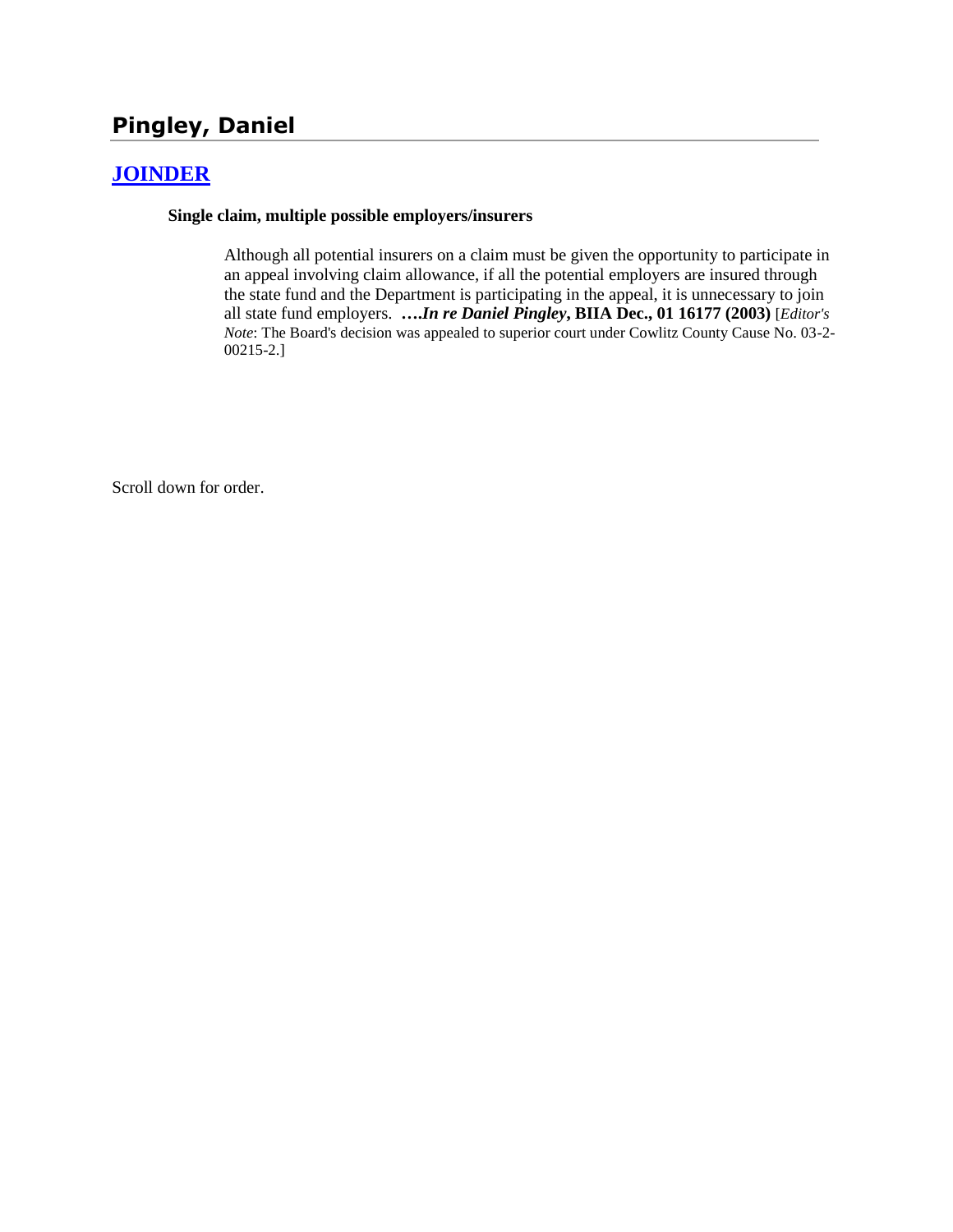### **BEFORE THE BOARD OF INDUSTRIAL INSURANCE APPEALS STATE OF WASHINGTON**

**)**

**IN RE: DANIEL G. PINGLEY ) DOCKET NO. 01 16177**

**CLAIM NOS. W-532148 & P-798533 ) DECISION AND ORDER**

APPEARANCES:

Claimant, Daniel G. Pingley, by Springer Norman & Workman, per John R. Dick

Self-Insured Employer, Gram Lumber Company (RSG Forest Products, Inc.), by Reinisch Mackenzie Healey Wilson & Clark, P.C., per Steven R. Reinisch

Department of Labor and Industries, by The Office of the Attorney General, per Edward D. Callow, Assistant

The self-insured employer, Gram Lumber Company (RSG Forest Products, Inc.), filed an appeal with the Board of Industrial Insurance Appeals on June 7, 2001, from a joint order of the Department of Labor and Industries dated May 21, 2001. The joint order declared that the claim against RSG (Claim No. W-532148) would remain open, and the claim against ENB Logging (Claim No. P-798533) was rejected, based on the last injurious exposure rule. **AFFIRMED.**

## **DECISION**

Pursuant to RCW 51.52.104 and RCW 51.52.106, this matter is before the Board for review and decision on a timely Petition for Review filed by the self-insured employer to a Proposed Decision and Order issued on June 5, 2002, in which the order of the Department dated May 21, 2001, was affirmed.

The issues raised by appellant Gram Lumber Company, are: 1) Whether the P-798533 occupational disease claim against ENB Logging should be allowed; and 2) Whether Gram Lumber Company, under the W-532148 claim, is responsible for treatment of Mr. Pingley's bilateral carpal tunnel syndrome and other benefits. Following a careful review of the record, we agree with the result reached by our industrial appeals judge in the Proposed Decision and Order.

Gram Lumber contends that it should be liable only for benefits related to Mr. Pingley's exposure during his employment with the self-insured employer, which, it contends, resulted in temporary exacerbation of his occupational disease. This would result, we believe, in a type of hybrid apportionment of benefits and/or disability between Gram Lumber and the State Fund. Such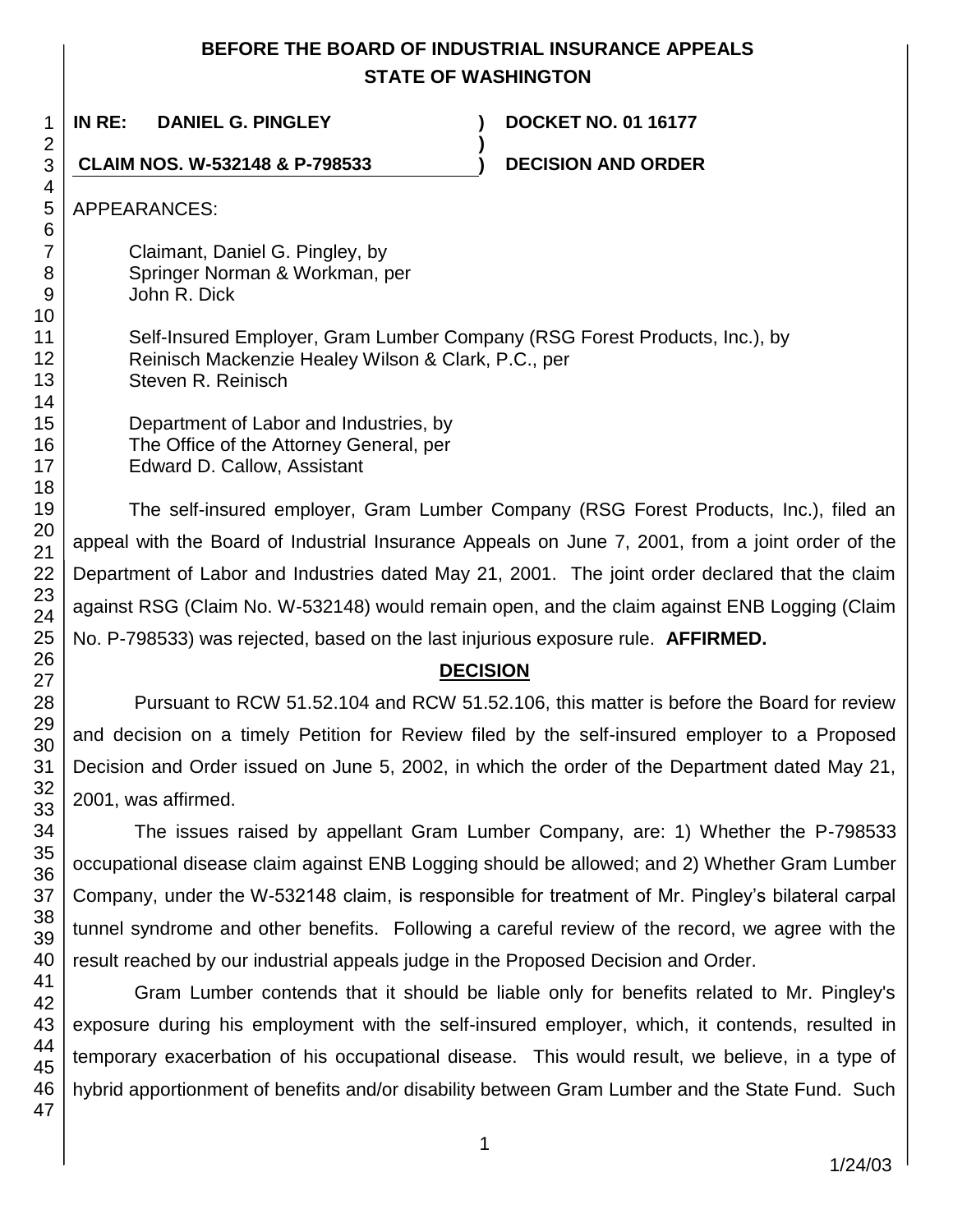apportionment would be antithetical to the purpose of the last injurious exposure rule. Apportioning responsibility in occupational disease claims and appeals is difficult, at best:

> An occupational disease may occur over a prolonged period of time during which a worker may receive multiple exposures while in the course of employment with multiple employers. If each successive employment exposes the worker to the conditions giving rise to the occupational disease, then that disease has arisen naturally and proximately out of each of those employments . . . The problem is that it is difficult, if not impossible, to go back in time and determine the degree or extent to which each and every exposure affected the ultimate disability.

### *In re Lester Renfro*, BIIA Dec., 86 2392 (1988), at 6.

As noted by our Supreme Court in *Weyerhaeuser v. Tri*, courts have adopted the last injurious exposure rule,

> [I]t is more economical arbitrarily to assign full responsibility to the last employer than to attempt to apportion accurately responsibility according to causation. In addition, by assigning responsibility to an employer who can be identified without a determination of causation, the claimant is better protected from the risk of filing claims against the wrong employer . . ..

*Weyerhaeuser v. Tri*, 117 Wn.2d 128, 137 ( 1991), (citing *Runft*, 303 Or. at 500).

Approving adoption of the rule for our state, our Supreme Court concluded:

The Court of Appeals, the Board, and the Department have all adopted the last injurious exposure rule. We, too, conclude that implementation of the rule furthers the Act's overall goals. Implementation of the last injurious exposure rule may create a tension between the Act's goals of providing swift and certain relief to the worker on the one hand, and of limiting employer liability on the other. However, given our commitment to liberally construing the Act in favor of injured workers, *Sacred Heart Med. Ctr. v. Carrado*, 92 Wn.2d 631, 635, 600 P.2d 1015 (1979); *. . ..*

*Weyerhaeuser*, at 189.

We granted review in order to consider the facts of this case in conjunction with the facts in *In re Richard L. Eades*, Dckt. No. 01 17639 (December 20, 2002), and *In re Sidney T. Jones, Jr.*, Dckt. No. 00 15875 (January 29, 2002).

All three of these cases involve occupational disease claims and application of the last injurious exposure rule. The *Jones* and *Eades* appeals were remanded by this Board for further hearings because we determined that joinder of the Department and/or other employers was critical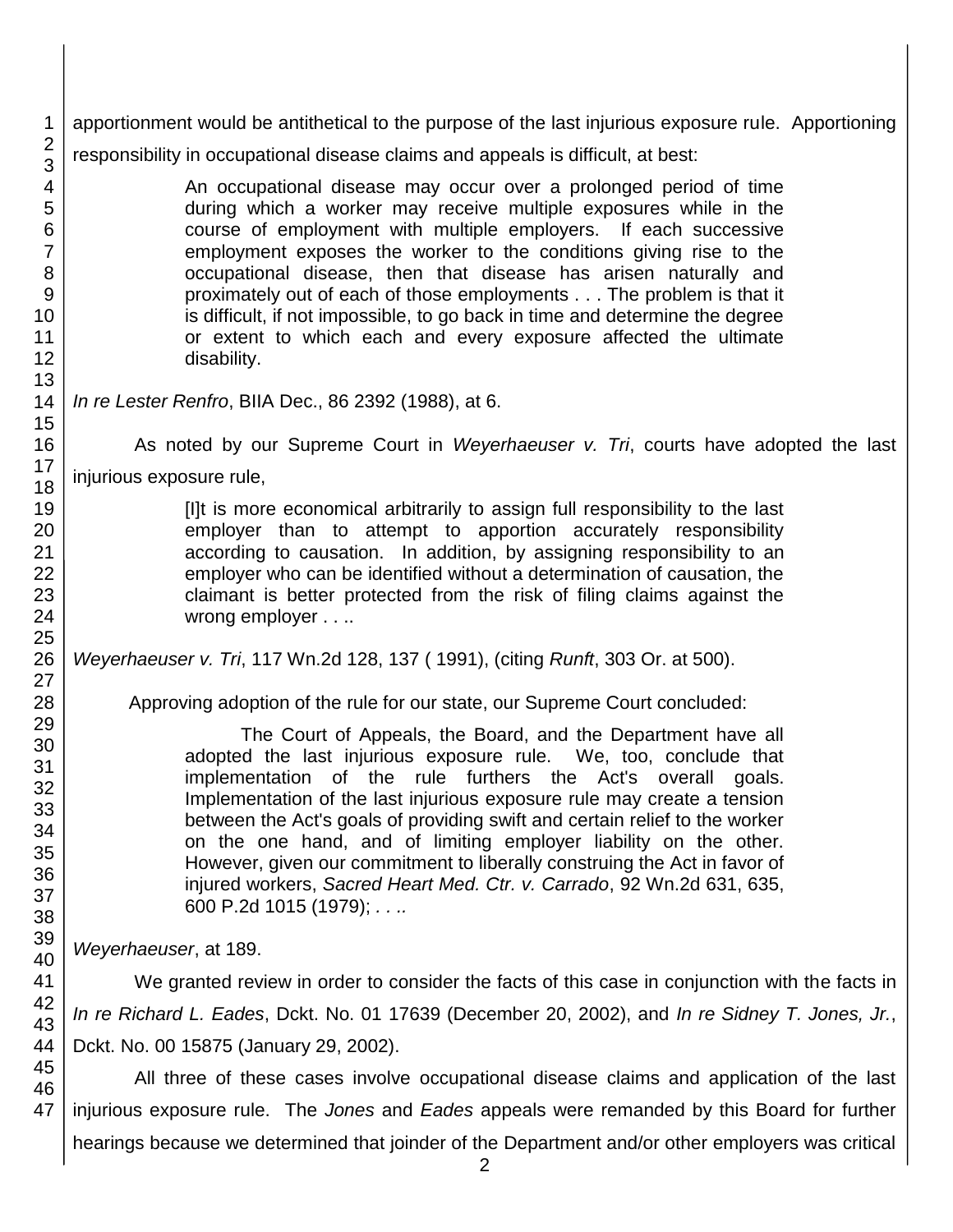to a complete adjudication of the claim in order to avoid piece-meal litigation and the potential for inconsistent results.

Mr. Jones had filed a claim for occupational hearing loss while working for a self-insured employer. The Department issued an order rejecting the claim. The order stated:

> This claim is denied because: The worker's condition is not the result of the exposure alleged.

That the evidence reveals that the last injurious exposure which gave rise to the disease for which this claim was filed did not occur during employment subject to coverage under the industrial insurance laws of the State of Washington.

Mr. Jones appealed this order to the Board. The order was affirmed by the Proposed Decision and Order, and Mr. Jones filed a Petition for Review. We indicated that the mere fact that it had been determined that the self-insured employer was not responsible for Mr. Jones' hearing loss did not dispose of his appeal. A claim is not subject to rejection simply because a worker failed to identify correctly the liable insurer on the risk. We noted that the record was inadequate to make a determination of which employer would be on the risk should the claim be allowed. We remanded for further proceedings to take further evidence regarding Mr. Jones' work history and to join parties necessary to make a full determination.

Richard L. Eades filed an appeal from a Department order rejecting his occupational hearing loss claim on the basis that the claimant's condition was not the result of the exposure alleged. Like Mr. Jones, Mr. Eades had filed his claim for occupational hearing loss with a self-insured employer. In neither of the Jones or Eades appeals did the Department appear or participate at Board hearings. Although we agreed with the Proposed Decision and Order that Mr. Eades did not establish that he was exposed to injurious noise while working for the self-insured employer, we disagreed that the claim should be rejected based on the record, which showed that Mr. Eades did have occupationally related hearing loss.

As stated in *Eades*, one of the advantages of the last injurious exposure rule is that it protects the worker from the risk of filing claims against the wrong employer. *Weyerhaeuser Co. v. Tri*, 117 Wn.2d 128 (1991). Although identification of the correct employer is necessary in order to identify correctly the correct insurer, it is not critical to claim **allowance**. However, we recognized for the first time in *Eades* that joinder in these cases need not be as expansive as we had required in *Jones* and prior such appeals:

1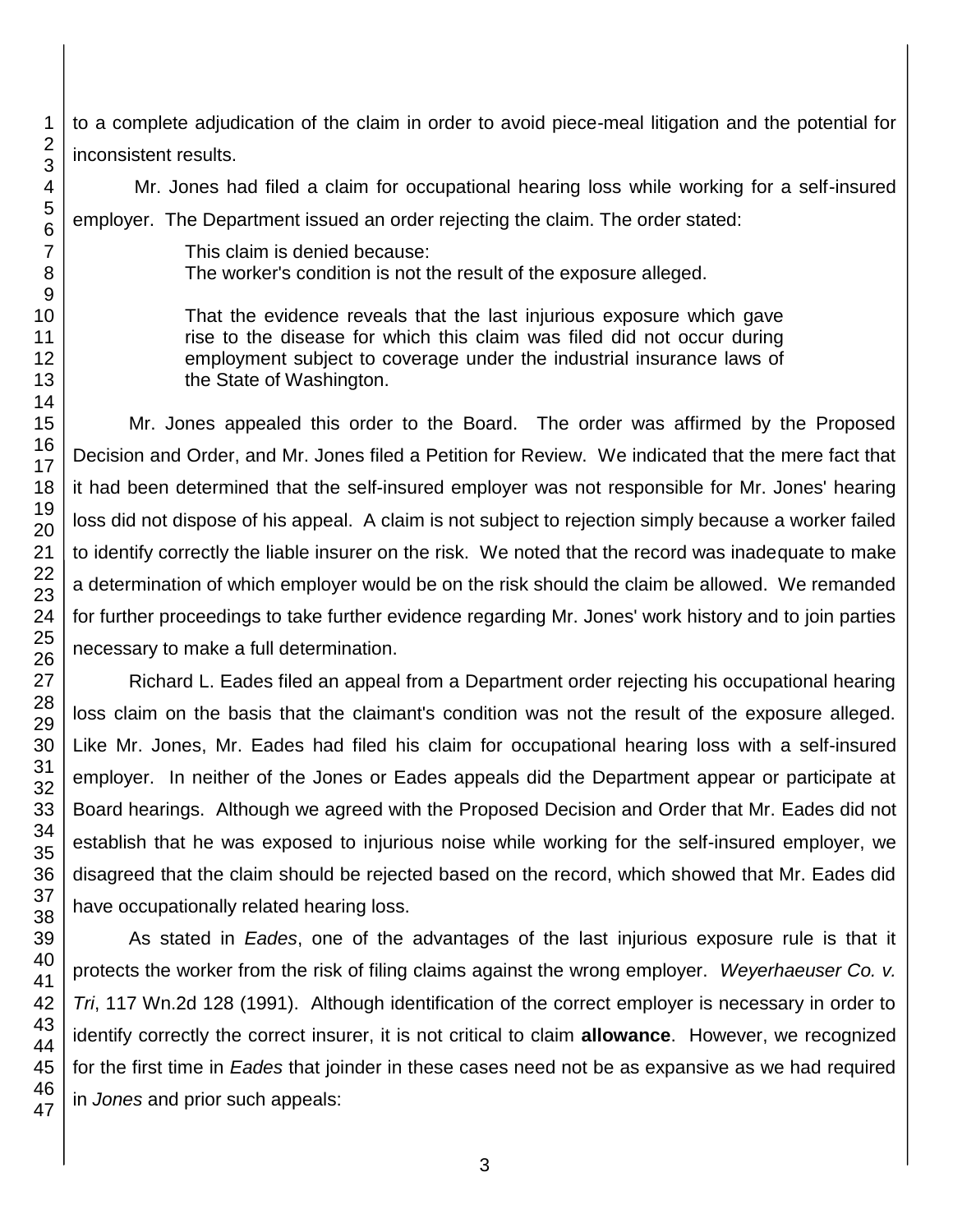1

To fully decide the issue of claim allowance, however, any potentially responsible insurer must be allowed to participate in the appeal. We intentionally refer to "responsible insurer" rather than "employer" because under the industrial insurance scheme in this state, there are two potential types of responsible insurers: the State Fund or a self-insured employer. The costs of workers' compensation benefits are borne either by the State or by self-insurers. *See Weyerhaeuser v. Tri*, 117 Wn.2d 128 (1991). In Mr. Eades' appeal, the State Fund is potentially at risk for the costs associated with Mr. Eades' occupational hearing loss. At a minimum, the Department must be joined under these circumstances, but it is unnecessary to join all potential State Fund employers. Based on this record, it is unclear whether Mr. Eades had injurious noise exposure with other self-insured employers. If there is a potential that other self-insured employers may be responsible for Mr. Eades' occupational hearing loss, they must be joined also. Other State Fund employers may be allowed to participate, but their joinder is not necessary to fully adjudicate claim allowance.

*Eades*, at 2.

Although the evidence in Mr. Pingley's case potentially implicates prior State Fund employers for liability under the last injurious exposure rule, in essence, it is the State Fund, the Department of Labor and Industries, that would be the **insurer** on the risk if our decision in this case were to be reversed on further appeal. Because the Department was a party to this appeal, joinder of State Fund employers is not necessary to fully adjudicate claim allowance.

Having carefully considered the record, the Proposed Decision and Order, and the Self-Insured Employer's Petition for Review, we make the following findings of fact and conclusions of law.

### **FINDINGS OF FACT**

1. On December 8, 2000, the claimant, Daniel G. Pingley, filed an application for benefits alleging that he injured his hands during the course of his employment with the Gram Lumber Company on October 5, 2000. The claim was assigned Claim No. W-532148.

On January 4, 2001, the Department of Labor and Industries issued an order allowing the claim, based on aggravation of a pre-existing condition diagnosed as bilateral carpal tunnel syndrome.

On January 12, 2001, the self-insured employer, Gram Lumber Company, protested the Department order of January 4, 2001.

On January 23, 2001, after granting certain time loss compensation, the Department issued an order closing the claim.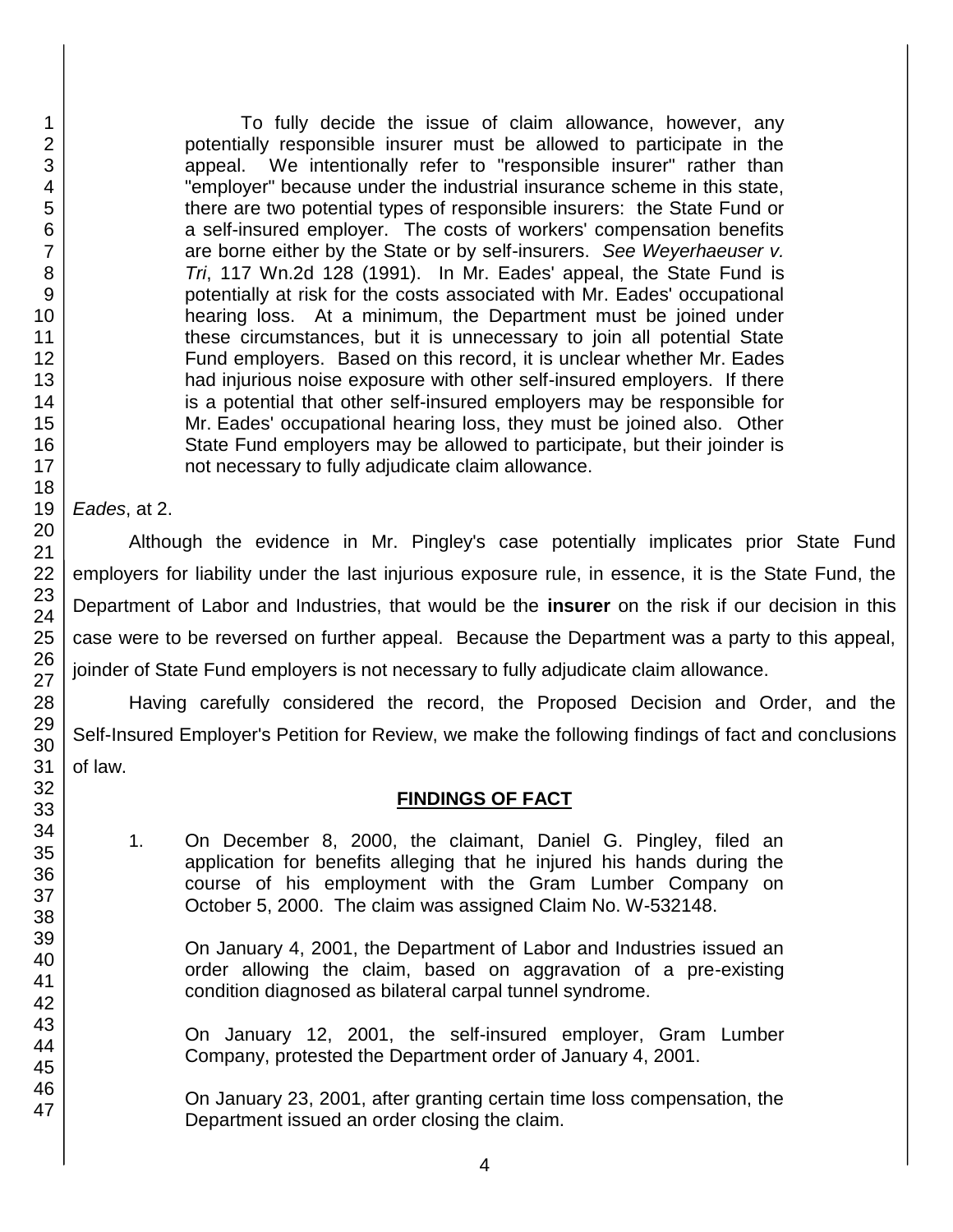On February 15, 2001, the claimant filed his protest of the Department order of January 23, 2001.

On January 3, 2001, the claimant filed an application for benefits alleging that he injured his hands during the course of his employment with ENB Logging on January 13, 1999. The claim was assigned Claim No. P-798533.

On January 5, 2001, the employer, ENB Logging, protested the validity of the Application for Benefits of January 3, 2001.

On January 12, 2001, the Department issued an order rejecting the claim, concluding that the claimant's condition was not the result of an industrial injury or an occupational disease.

On February 15, 2001, the claimant protested the Department order of January 12, 2001.

On March 8, 2001, the Department issued an order affirming its order of January 12, 2001.

On April 3, 2001, the claimant protested the Department order of March 8, 2001.

On April 4, 2001, the Department issued an order that it was reconsidering its order of March 8, 2001.

On May 21, 2001, the Department issued a joint order in both Claim Nos. W-532148 (Gram) and P-798533 (ENB). The order set aside the Department order of January 23, 2001, on the Gram claim, and declared that the claim remained open for medical treatment and benefits. The order also stated that it corrected the Department order of January 12, 2001, on the ENB claim, and declared that that claim is rejected because the last injurious exposure was with Gram, which must cover treatment and benefits.

On June 7, 2001, the Gram Lumber Company filed its appeal with the Board of Industrial Insurance Appeals from the Department's joint order of May 21, 2001.

On July 9, 2001, the Board issued its order granting the appeal under Docket No. 01 16177.

2. The claimant worked in the woods as a choker setter, first in 1998 for Zumstein Logging, and then in 1999 for ENB Logging. As a choker setter, the claimant clipped up the cable around logs, allowing them to be mechanically transferred from the place where they fell to a landing. There, he would "chase" the log to unclip the cable. The claimant would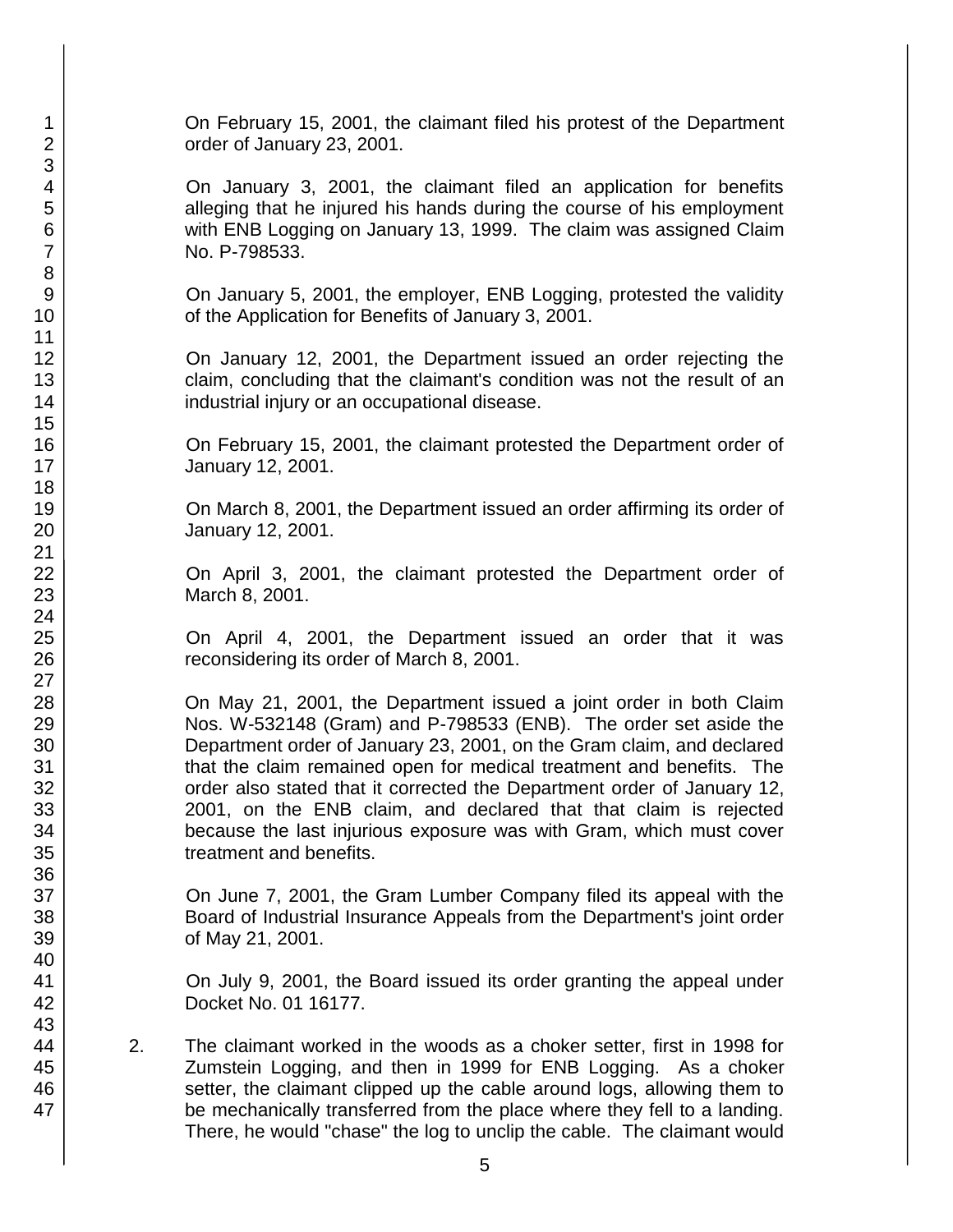often use a chain saw to limb the logs or to buck them into lengths. In 2000, the claimant left the woods to work on the green chain at the Gram Lumber Company sawmill in Kalama. This was an entry-level job on the "chain" (conveyor) of green lumber emanating from a saw that produces one-by-four inch cedar fence boards. The saw placed these cedar boards perpendicular to the direction of chain movement. It was the claimant's job to "pull" the boards by stacking four boards together, then pulling the stack to a cart located behind him. A four-board stack weighs from 5-10 pounds. In the course of his 8-hour workday, the claimant would pull enough boards to fill six to eight carts per day. A cart, when filled, holds 754 boards, or 188 stacks of four boards. A minimum weight of 5 pounds per stack, 188 stacks per cart, and a minimum of six carts per day, equates to more than 2 tons of wood per day. A maximum weight of 10 pounds per stack, 188 stacks per cart, and a maximum of eight carts per day, equates to more than 7 tons of wood per day. The claimant moved between 2 and 7 tons of wood per day while working at the Gram Lumber Company. During his work setting chokers, using a chain saw, and pulling fence boards from the green chain, the claimant made repetitive and continuous use of his hands and wrists. These repetitive and continuous hand and wrist movements constitute distinctive conditions of the claimant's employment with Zumstein Logging, ENB Logging, and the Gram Lumber Company.

- 3. As of May 21, 2001, the claimant suffered from a hand and wrist condition, carpal tunnel syndrome, which arose naturally and proximately from the distinctive conditions of his employment with Zumstein Logging, ENB Logging, and the Gram Lumber Company.
- 4. The claimant's carpal tunnel syndrome, which arose naturally and proximately from the conditions of his employment with Zumstein Logging, ENB Logging, and the Gram Lumber Company, was not fixed and had not reached maximum medical improvement as of May 21, 2001.

#### **CONCLUSIONS OF LAW**

- 1. The Board of Industrial Insurance Appeals has jurisdiction over the parties to and the subject matter of this appeal.
- 2. On or about May 21, 2001, the claimant had an occupational disease that arose naturally and proximately out of the distinctive conditions of his employment within the meaning of RCW 51.08.140.
- 3. As of May 21, 2001, the claimant's condition, which arose naturally and proximately from the distinctive conditions of his employment, was in need of further necessary and proper medical treatment as contemplated by RCW 51.36.010.